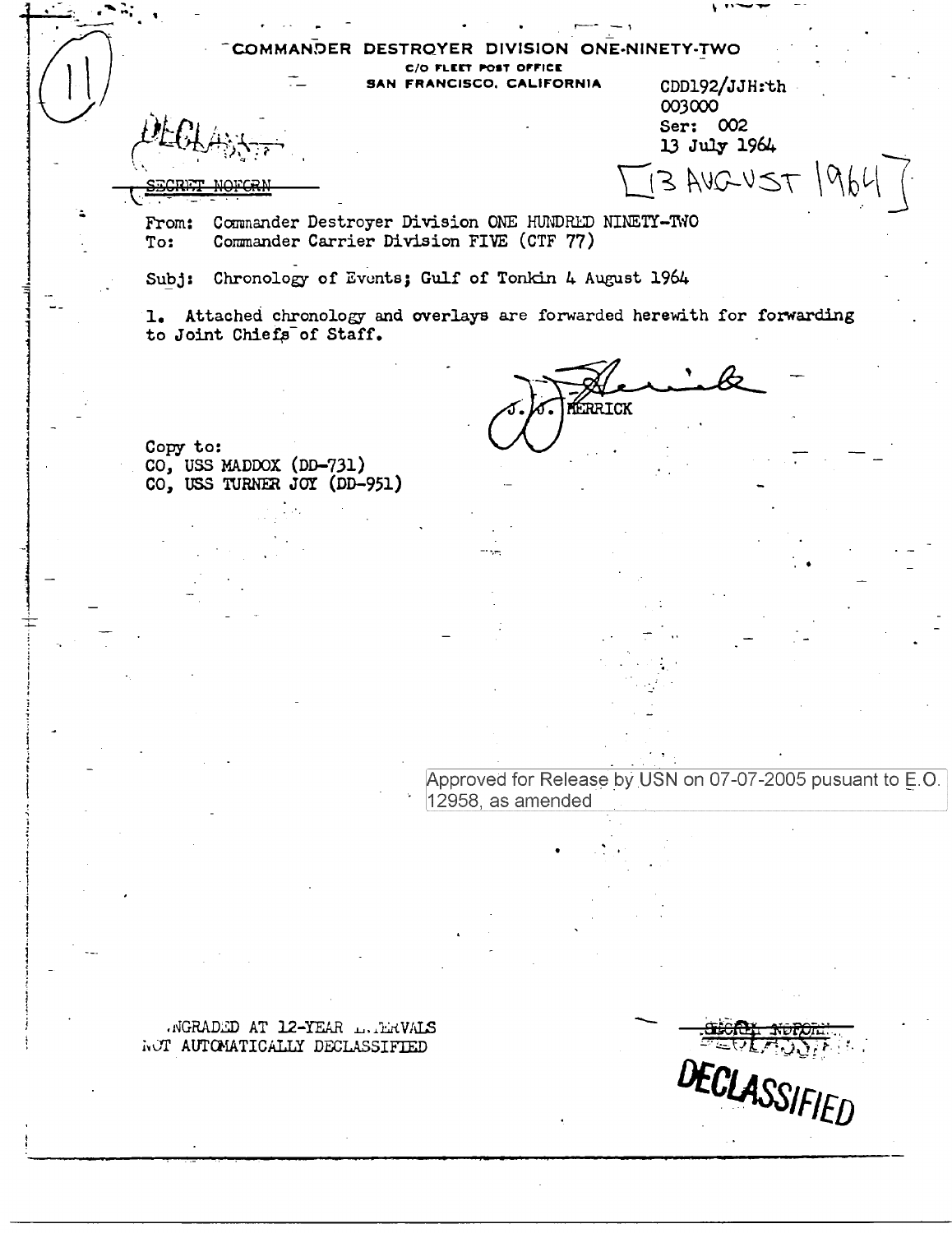Chronological Sequence or Events USS MADDOX (DD 731) and USS TURNER JOY (DD 951) action of 4 August 1964 in the Gulf of Tonkin.

## BACKGROUND

I

r. --:: ~ -:"'\ ~:"."""';t ... -· I .

 $\frac{1}{\sqrt{1 + \frac{1}{n}}}$ 

SECRET NOFORM

On 2 August 1964, USS HADDOX (DD 731), commanded by CDR Herbert L. OGIER, Jr., USN, with Commander Destroyer Division 192 (CTG 72.1), CAPT J. J.- HERRICK, USN, enbarked, was conducting a surveillance and intelligence patrol (DESOTO) in the Gulf of Tonkin. During the afternoon of that date, . liADDOX,, l;hile in international-waters about 28 miles from North Vietnam,, was attacked by three DRV PT boats. LADDOX successfully evaded three observed torpedoes and took the attacking PT's under fire. All three PT's were hit by MADDOX fire. MADDOX suffered no damage.

Following the engagement, COISEVENTHFLT, by msg 022225Z August 1964, directed CTG 72.1 to take operational control of the USS TURNER JOY (DD 951). commanded by CDR Robert C. BARNHART, Jr., USN, which had joined MADDOX after the engagement. Both ships were directed to resume the DESOTO Patrol along a newly prescribed route which was specified in CINCPACFLT msg 021104Z August 1964 •

On the morning of 4 August the patrol proceeded from the East in the direction of Point Delta, an arbitrary DESOTO Patrol point off the coast of North Vietnam  $(DRV)$ . At 1145G the patrol turned southwest to a course roughly paralleling the DRV coast, and proceeded to the vicinity of Point Charlie,  $\arr{F}$  ving there at 1608G. At no time did the patrol approach closer-than sixteen miles from the DRV coast. The patrol turned East (090) at 1608G in order to retire for the night to a prescribed  $24$  mile square area centered about 100 miles from the DRV coast. It was intended that MADDOX and TURNER JOY would, during the night, maneuver in company within the prescribed area once it was reached.

I ~ j i

 $\mathbb{R}^2$ 

~~:

•·\.

|<br>|<br>|<br>|<br>|<br>|<br>|

antarana amin'ny fivondronan-kaominin'i Amerika<br>Ny INSEE dia mampiasa ny kaodim-paositra 64149.<br>I Paul Carlo VI amin'ny faritr'i Nouvelle-Amerika ny taona 2008–2014.

la kana ing kabupatèn Kabupatèn Ingkalu.<br>Kabupatèn Kabupatèn Kabupatèn Ingkalu.<br>Kabupatèn Kabupatèn Kabupatèn Ingkalu.

den forskellingen om de forskellingen.<br>1980 - Sin Stadt Stadt, som forsk skriven og som forskellingen.<br>1980 - Sin Stadt Stadt, som forsk skriven og som forskellingen.

Because *of* the 2 August attack, a CAP was bEing provided by TI00NDEROGA (CVA  $14$ ) for the 4 August DESOTO patrol. This CAP was present during the evening except for the period 1649 to 2057.

## II

## CHRCHOLOGY

NOTE: The times included .prei. are the best results obtained . the integration of information and plots from both  $K^*$  - $X$  and TURNER JOY with careful reconstruction of the engineerat common plot. Prior reported times, if . varianes, shou. disregarded as less accurate.

':<br><del>SEORET NOFORN</del>

DEGl:ASSIFf ED

'

... aoo Steaming in the Tonkin Gulf off the coast of North Viet- $\Box$  as units of Task Group 72.1 on DESOTO Patrol. Ships in company include MADDOX and TURNER JOY. SOPA and OTC is COLDESDIV 192/CTG 72.1 ambarked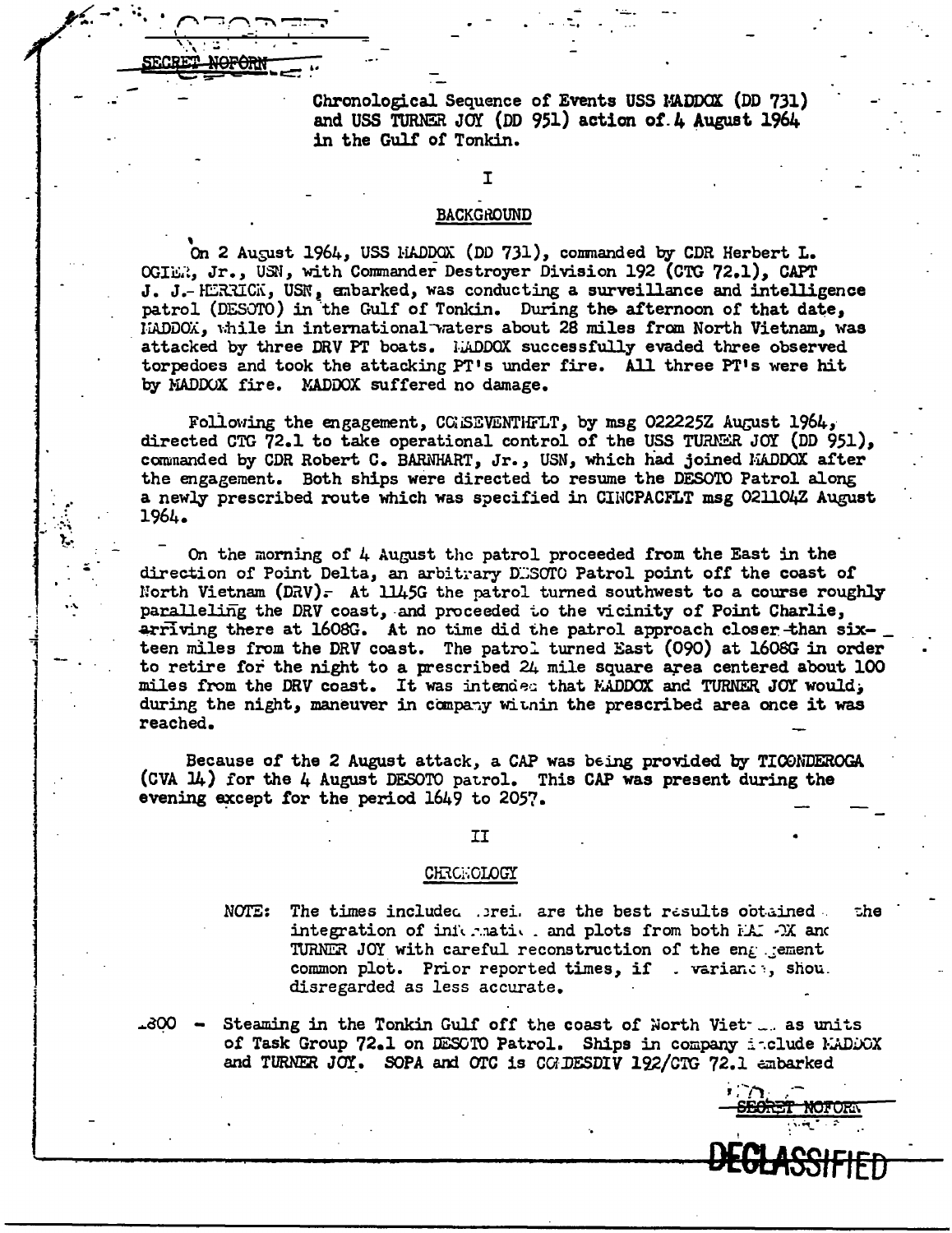'

 $\mathbb{Z}^{(n+1)}$  . The single .... ~'·... t ' •

..

j

 $\begin{bmatrix} 1 & 0 & 0 \\ 0 & 0 & 0 \\ 0 & 0 & 0 \\ 0 & 0 & 0 \\ 0 & 0 & 0 \\ 0 & 0 & 0 \\ 0 & 0 & 0 \\ 0 & 0 & 0 \\ 0 & 0 & 0 \\ 0 & 0 & 0 \\ 0 & 0 & 0 \\ 0 & 0 & 0 \\ 0 & 0 & 0 \\ 0 & 0 & 0 & 0 \\ 0 & 0 & 0 & 0 \\ 0 & 0 & 0 & 0 \\ 0 & 0 & 0 & 0 \\ 0 & 0 & 0 & 0 & 0 \\ 0 & 0 & 0 & 0 & 0 \\ 0 & 0 & 0 & 0 & 0 \\ 0 &$ 

|<br>|<br>| : ! "i ' !

|<br>|<br>!

{<br>!<br>! 1

|<br>|<br>|<br>|

j<br>j<br>j

j ~ .1

MADDOX. Ships in column formation,  $MADDOX$  is guide in Station one, TURNER JOY is in Station two, 1000 yards astern on base course 090, speed 20 knots proceeding to  $\vec{n}$  ght steaming area. Very dark night with no moon and thunderstorm activity in area.

 $1941$  - MADDOX picked up an intermittent radar contact (skunk - unidentified surface contact) to the northeast at  $42$  miles. Not held by TURNER JOY's radar.

> NOTE: From prior experience of KADDCX and TURNER JOY in the Gulf of Tonkin, junks are seldom encountered more than 30-40 miles from the coast. During the engagement of the night of the 4th, no contacts identified or suspected as junks were detected in the area of engagement. Thus, except for the contacts described in this chronology, the radar-scopes of both MADDOX and TURNER JOY were free from distracting contacts. (A few weather and wake contacts were soon identified as such).

 $1945$   $\therefore$  ADDOX detected a contact at O70, 36.4 miles and designated it as skwik 11N'<sup>1</sup> , with course 170, speed *33* lmots. This contact was not held by TURNER JOY. Contact was evaluated as a probable patrol craft due to its high speed. Considered to be a threat in that it was closing rapidly. Maximum boiler power ordered at this time by OTC. Soon after, two other contacts were picked up to the northeast (in· the same general area as first contact), at approximately  $\mu$ O miles, also closing.

NOTE on speed and other characteristics of Tonkin Gulf vessels:

Gulf of Tonkin junks are of two pasic sail povered types which generally operate in fleets of twenty to one humdred. Within the fleets the junks operate in pairs when towing a large trawl net between the boats. ..hen engaged in trawling, the net acts much like a large sea anchor and prevents the jurks from making more than a few lmots through the water. Junks not fishing and under full sail can make about 6 knots. Tonkin Gulf junks are very similar in appearance to the South Vietnam types, vrAC-2 and PTBC-la as shown in the OSOD Junk Blue Book.

Two types of PT boats are known to belong to the DRV Naval Forces which operate in the Gulf. The  $P-4$  class is a 50 knot (plus) boat which carries two  $18$ <sup>n</sup> torpedoes and two  $12.7$  M. twin guns. The  $P-6$  class has a maximum designed speed of  $43$ knots. It carries two  $21''$  torpedoes, two  $2'$  M. twin guns and is equipped with radar (Skinhead).

There is a third type of vessel, the PGM "Swatow" class  $c_i$ : boat which has a speed of 25 knots, a Skinhead radar, and guns. It is believed that these slower craft are used to the PT's in to their target during night engagements, leav.  $\frac{1}{\cdot}$ 

... *...*<br><u>SECRET: NORORN</u><br>—

.. •. ·r

DECLASSIFIED

2 . *<i>I* . *I*<sup>,</sup> *I*<sup>,</sup> *I*<sup>,</sup> *I*<sup></sup>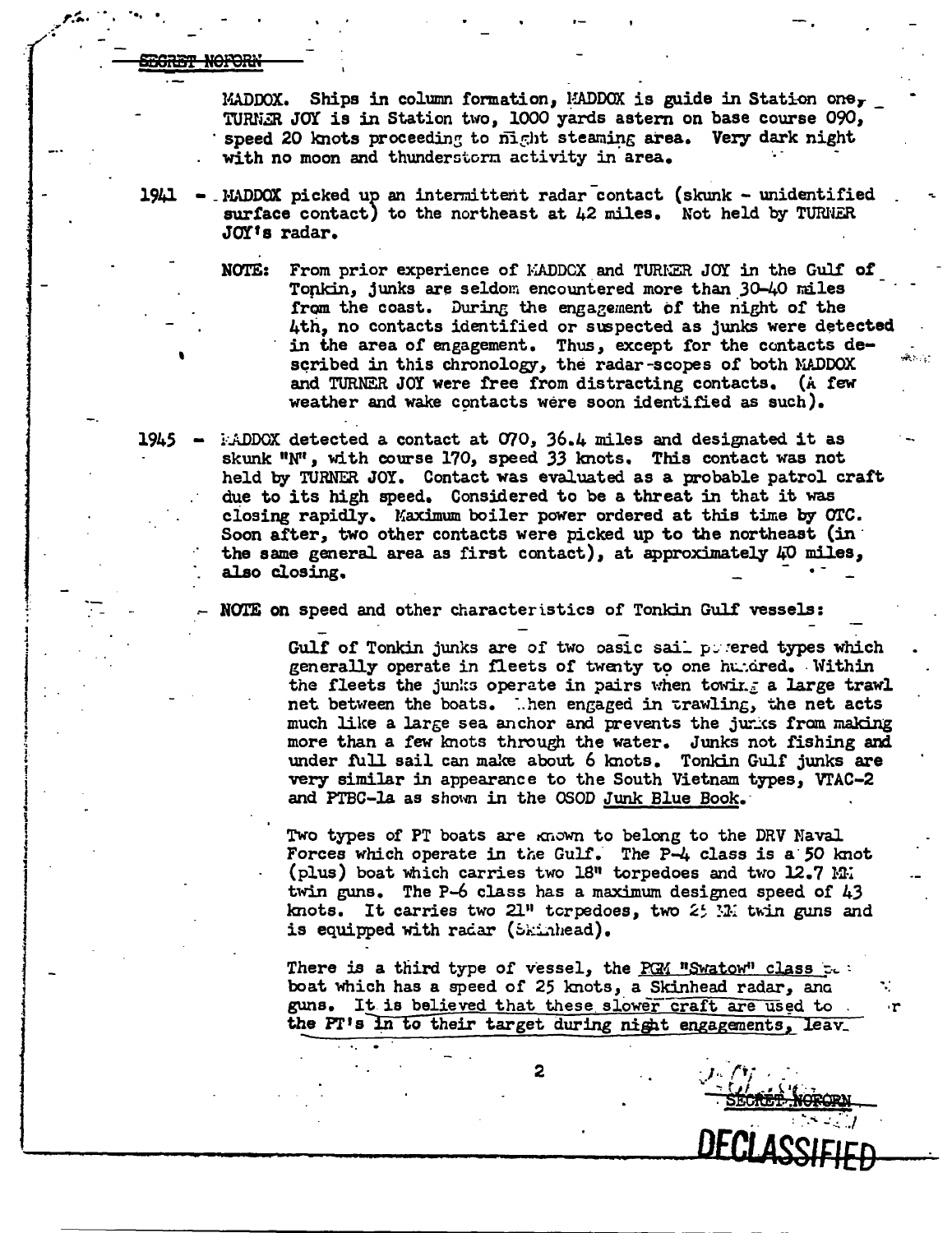the last moments of the run-in up to the individual PT-tomake their own adjustments for the attack solution. It is further believed that the PT's reposition themselves for subsequent attack by first seeking the fresh wakes of the target vessels, getting their "bearings", and then opening out for another attack.

- $1946$  Changed course to 130 to open threat. CTG 72.1 evaluated the situation as a trap, since these relatively high speed craft appeared to be waiting in the area used on prior occasions, and most recently, the night before, by the MADDOX and TURNER JOY as a night-steaming area.
- MADDOX designated a contact at  $044$ , 36 miles as skunk "O", course 1950 <del>-</del> 243, speed 28 knots. Designated a contact at 060, 36.6 miles, as skunk "P" course 340, speed 40 knots.
	- NOTE: All three skunks, " $N^{\prime\prime}$ , "O" and "P", were tracked consistently with no chance of confusion between contacts. Courses and speeds were determined. Initial contact was made by a third class Radarman with 3 years experience. Skunk "N" was detected on the bridge radar repeater and plotted independently by the Executive Officer on the bridge at 1945. Long detection ranges were attributed to "ducting" or "trapping" which is a propagation phenomonon consistently experienced since 2 August in the Gulf. Ducting is caused by a temperature inversion in the lower atmosphere, and, when it exists, ranges of surface contacts up to 100 miles are possible. Validity of contacts: positive. None of these contacts were held by TURNER JOY,  $$ because its radar was tuned for detection of close contacts in order to obtain ranges on MADDOX while operating at high speeds, darken ship and in close formation.
	- Changed course to 140. A MADDOX contact was designated skunk "R" bearing 104, 29 miles, with course 270, speed 10 knots. Evaluated as possible threat. Bearing drifted left and closed slowly. No electronic intercept. Closest point of approach on "R" was 055, 20 miles at 2027. "R" made no change in course to intercept MADDOX and TURNER JOY.
- ∞એ5 Changed speed to (maximum boiler power was almost achie at this time).
- 2007 MADDCX observed that contacts  $"N"$ ,  $"O"$  and  $"P"$  merged on the radar at about 32 miles. (This was taken as an indication that they had joined up in close formation. For a short time after "N", "O" and "P" closed up, the MADDOX Operations Officer was able to observe, on the bridge repeater, that the three contacts were close together in a straight line formation).

Changed speed to 2012 – 3

25X4

1955

<del>NOFOR</del>N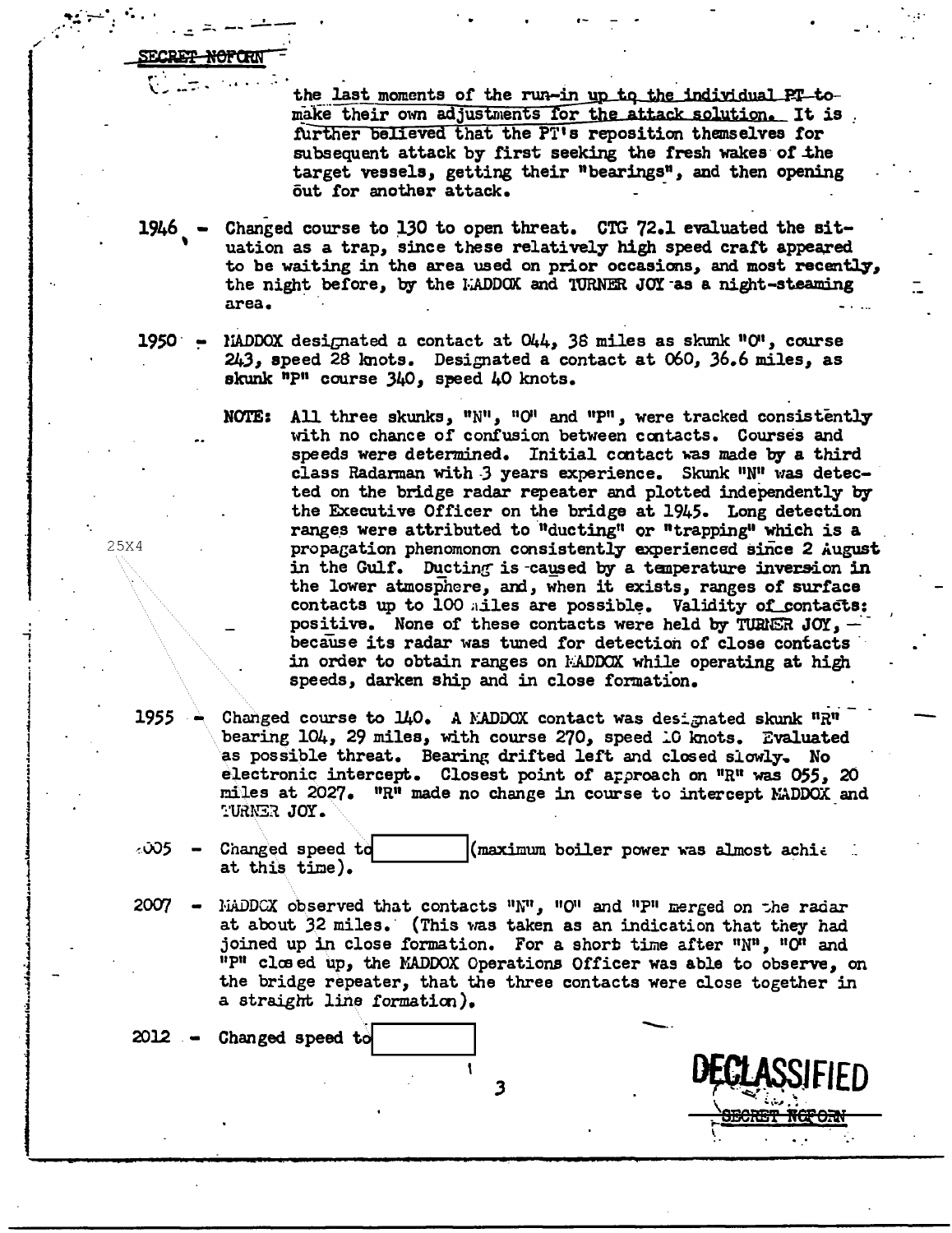|  | STADIW INCOMM          |  |
|--|------------------------|--|
|  | <b>WAOTEL TOT ONLY</b> |  |
|  |                        |  |

- Changed course to 160 to further open skunks "N", "O" and "P". 2020
- $2030$  Skunk "N", "O" and "P" (merged), continued on course 240, 30 knots. MADBOX commenced tracking an undesignated skunk at 330, 40 miles, on about the same course and speed as the MADDOX and TURNER JOY. All contacts drifted aft and faded about 2045, due to long range.
- Both ships detected and tracked a skunk designated "U", at 090, 13 2111 miles, course 160, speed approximately 30 knots. (Prior reported course of 200 was in error). Both ships fire control radars locked on skunk<sup>-n</sup>U<sup>n</sup> which was evaluated a probable-PT boat.
- $2116 -$ MADDOX evaluated "U" as 4 contacts proceeding together in close formation. TURNER JOY evaluated "U" as 3 contacts proceeding together in close formation.
- Vectored CAP to investigate skunk "U", with negative results. 2117
- "U" closed to 23,200 yards when a new threat was detected by ELDDOX  $2134$ closing at high speed (35-40 knots), bearing 093, 9800 yards. IADDOX locked on this new contact, desi nated "V" and patteries were released. TURNER JOY locked on a 50 knot contact nearer in and slightly to the right of "V", designated as "V-1." At this time aDDOX designated another contact as skunk "'I", but soon evaluated it as weather.
- TURNER JOY opened fire on "V-1", bearing 090, range 7000 yards. 2139
- 2142 EADDOX lost contact on "V", bearing-090, 9000 yards and wening, after an apparent quick turn of " $V^{\perp}$  to the left. At the same when that this maneuver was noticed, LADDCX somar reported hydrophone entects bearing 051, which was classified torpedo. The turn away by contact " $V''$ was similar to that noticed in the action on 2 August as a maneuver pecuilar to boats launching torpedoes. (A comparision of the proximity of MADDCX and TURNER JOY DRT marks, in plotting "V-1" and "V", respectively at time 2139 indicate a possibility that this might have been ully one contact which launched at time 2137, turned back, and . unched another torpedo at 2142). Initial fall of shot from TURNER J.Y was over the contact and a 10 mil down spot was applied by Director 52 radar operator (Mk 35 Radar - Mark 56 G. . . re Control System). The spot did not have time to take effect oecause firing was checked at  $2141.$  The contact "V-1" was tracked by TURK. R JON at high speeds (50 knots) closing on an intercept course. Firing immediately resumed with both Lts 52 and 53 (5"/54) rapid fire mt and hits were observed by the  $kR$  35 radar operator. "Lock-on" ... los and firing ceased at 2142. While contact was held, target shoes on both surface search and FC radars were strong, though well, and a good steady lock-on was obtained. This contact was evaluated as a definite high speed small craft.
- 2143 MADDOX changed course to the right with full rudder to a oid the corpedo, transmitting a warning to TURNER JOY. At no time during the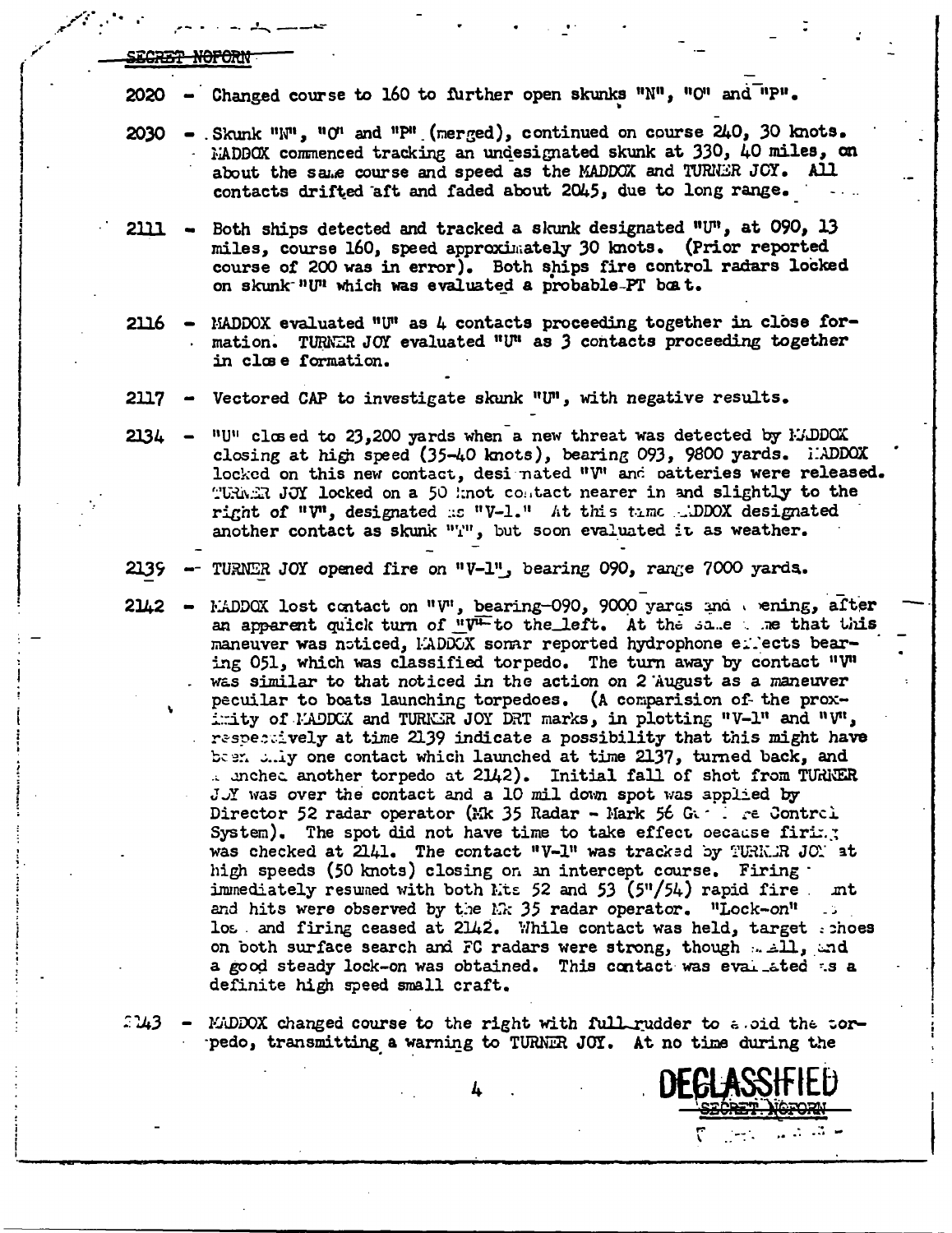action did 'l'URh'ZR JOI' s SQS-2) detect torpedo noises. (This is a general characteristic of this type sonar and, in fact,  $JOT'$  is sonar has in the past failed to detect torpedo noises when, during exercises,- torpedoes were known to have passed close aboard). At about 2144 TURNER JOY received the MADDOX report of a torpedo in the water boaring 040. This bearing was plotted on TURNER JOY DRT and a right course change was inmediately recommended by CIC to the bridge to avoid the torpedo in accordance with standard torpedo evasion doctrine which is: If torpedo is fired from abaft beam then ship turns away and stops 30° beyond the reciprocal of the torpedo bearing. TURNER JOY came right and just after steadying on course 210<sup>0</sup>, a torpedo wake passed up the port side aft to forward, at a distance of about 300 feet. This torpedo wake was seen by four people: the AS;I Officer in Director 51, the Director 51 rangefinder operator, the port lookout, and the Director 52 operator. All evaluated it as a definite torpedo. The ASN Officer has seen many torpedo wakes before as had Director 51 rangefinder operator. The port lookout reported this sighting to the bridge and course was changed again to the right.

 $2143 -$ AADDOX illuminated the target area to the east with star shells after having lost target "V". TURNER JOY also had no radar contacts at this time.

> NOTE: Throughout the ensuing action HADDOX expended 24 star shells. Illumination was attempted by various methods, by firing on point targets, by covering a large area with shots on each quarter, and by firing overhead. Except for one instance of such doubtful validity that it is not mentioned in the chronology, results were negative. On several occasions aircraft  $\cdot$ requested star shell illumination, which was provided. It is conceivable that the illumination assisted the patrol boats more than it did the destroyers and aircraft since there were strong indications that the boats did not have radar. The same. comment applies to aircraft dropped flares and phcto-flash.<br>TURNER JOY did not fire star shells because she had none abcard. IURNLR JOY did not fire star shells because she had none abcard.<br>5"/54 star shells have been withdrawn from the fleet pending<br>1. Te-design and re-working of stocks. Star shells and flares  $5"$ /54 star shells have been withdrawn from the fleet pendix: ( .: -design and re-working of stocks. Star shells a.c. flares would be more effective with larger, more slowly moving t.... gets. The arc of visibility for one star shell is only accut  $3^\circ$ ; the great number of shells needed to illuminate a PT action would probably be better spent directed at the PT<sup>1</sup>s.

2144 Torpedo noises were reported again from.'ADDCX sonar, almost immediately after the first evasive action. The first contact sonar reported was evaluated positively as a torpedo. Hany subsequent reports by HADDOX sonar reported over the next hour, however, are believed to have been mostly self noise with sane being aircraft noise and possibly also patrol boat sounds. (Note: MADDOX sonar personnel were accustomed to AS./ exercises conducted at 15-20 knots. They were therefore, rel -<br>tively unfaniliar with sounds associated with teaming on rapidly changing courses). For the remainder of the action, howeve.

**BEGRET NO.6.:** 

-·

I I .

I  $\vdots$ 

-i

*<sup>i</sup>*•. ''

 $\mathbf{I} \cdot \mathbf{I} \cdot \mathbf{I}$ 

<sup>5</sup>**DECLASSIFIED** 

25X4

-f

 $\sqrt{\alpha}$  . . .

\:::.- <sup>~</sup>-*---:'"* 

i<br>I<br>I<br>I

·-

l

t<br>|<br>|<br>|

'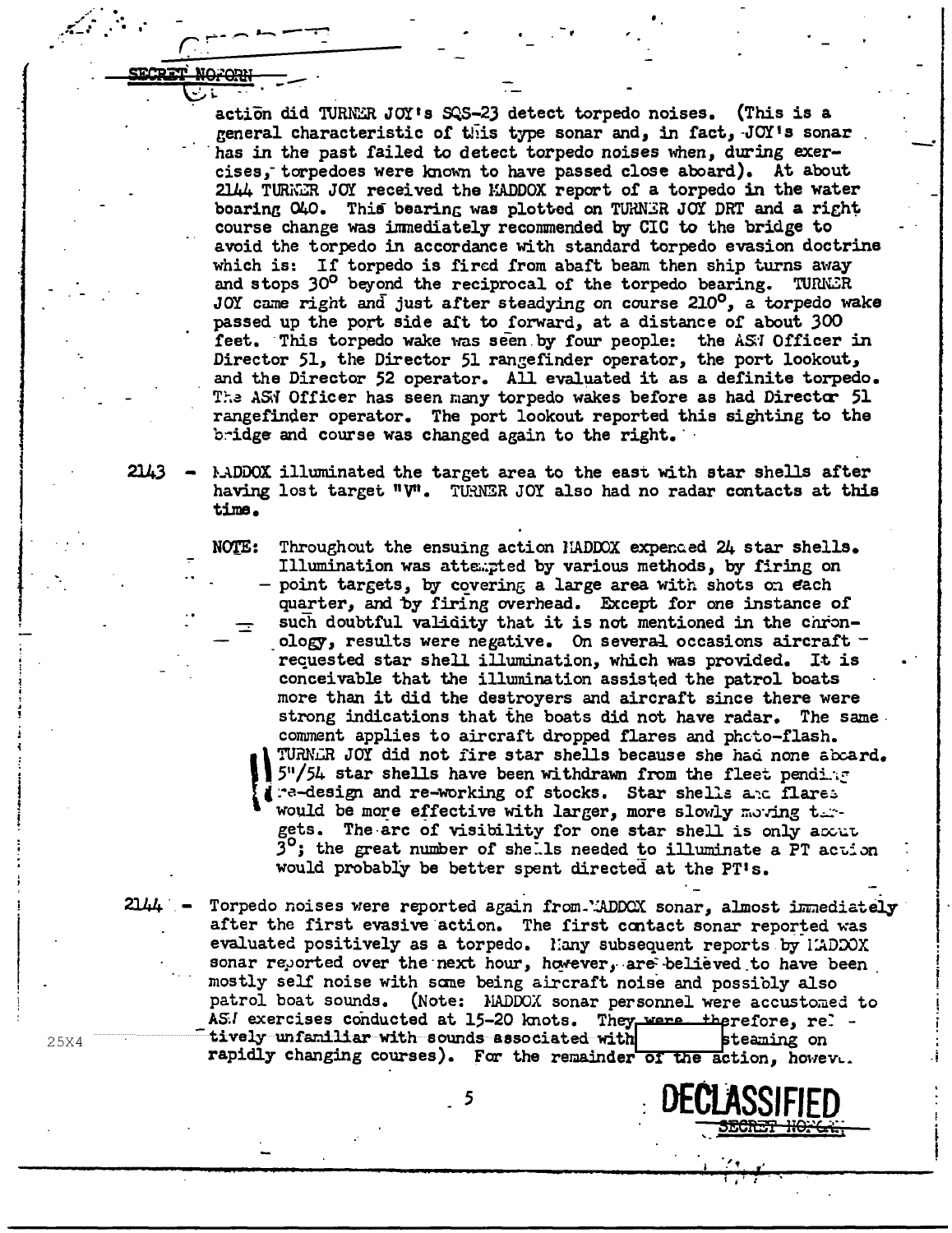SECRET <del>NOFORN</del>

 $\mathscr{A}$  is the set of  $\mathscr{A}$  . In the set of  $\mathscr{A}$ 

j'

... ..

1

I

l

j<br>1

j<br>Jeremia<br>Jeremia

 $\vert$  .

.<br>.<br>. ; l ' !

**International Property** 

I

• I

|<br>|-<br>|<br>|-• i j l

MADDOX evaded such reported contacts, not feeling it appropriate to  $^$ question the source of the sounds reported as torpedoes while in action. TURNER JOY continued a wide circle right, changing course at intervals whenever l·IADOOX reported a torpedo wake. 'No surface radar contacts were obtained from 2142 to 2201.

2201  $-$  TURNAR JOY picked up a 20 knot radar contact at 2000 yards to the  $i$ iest (V-2). Contact appeared to be opening and TURNER JOY's course was changed at 2204 to 010 to bring guns to bear. Contact turned around initially to close, then began opening to the West. At 2210 course was changed to 060 to unmask guns and turn continued until ship steadied on 180. Firing was commenced and teminated shortly thereafter due to lost radar contact.

2212  $-$  Contact was regained at about 6000 yards to the West and firing resumed by TURNER JOY on "V-2".

 $2212\frac{1}{2}$  - TURNER JOY ceased firing. It was estimated by radar that three hits had been obtained. TURN:R JOY again-proceeded on a Southerly course  $(160^{\circ}\text{T})$ , firing briefly on the contact to the West.

2218  $-$  TURNER JOY detected another contact to the Northwest at a range of (approx) 3200 yards. Fire control lock-on was obtained and a southerly course observed. Firing began at 2218 and ceased at 2219 when contact plotted DI.<sup>:</sup> (Dead in Water). Evaluation of this contact is low possible since its presence cannot be correlated with other contacts or tracks.  $Furthermore, the contact persisted for only about 2 minutes. TURNER$ JOY continued to the South (1600T) to rejoin MADDOX.

2221 - TURN $\tilde{H}$  JOY obtained a contact, designated  $'$ V-3", bearing 008 at a range of 3600 yards and closing with a speed of 48 lmots. At 2224 contact had closed to 2500 yards and had been "locked-on" by  $F/C$  system.

222.  $\bullet$  iring commenced at this time. Explosions were observed  $\mathcal{N}$  many . TRNER JOY personnel. After numerous hits right on target "V-3", the contact disappeared from all radars and was believed sunk at 2228. Commanding Officer and others coserved a thick column of black noke from this contact, with no flame, leading to belief that  $e$   $e$  . act sank and did not bum on the surface.

> Juring the next few minutes TURN.HR JOY was having difficulaties  $-th$ her after 5<sup>11</sup> mounts and was unable to engage any targets. *ilo t* rgets were detected on any radars with the exception of an intermittent contact closing rapidly from the North.

2237 - Aircraft, at request of TURER JOY,  $o_{\text{max}}$  strafing the general area of the above contact as TURNER JOY continued southerly. By 2242 this contact had closed to 2100 yards. The  $\tilde{c}$ : The JOY changed course to starboard and contact overshot wake at 224, By 2247 ship took this con- tact under rapid fire for about 1 minute. This PT boat was sighted bf six people at various times during its closing track. Contact

B<del>oret Noforn</del>

6 DECLASSIFIED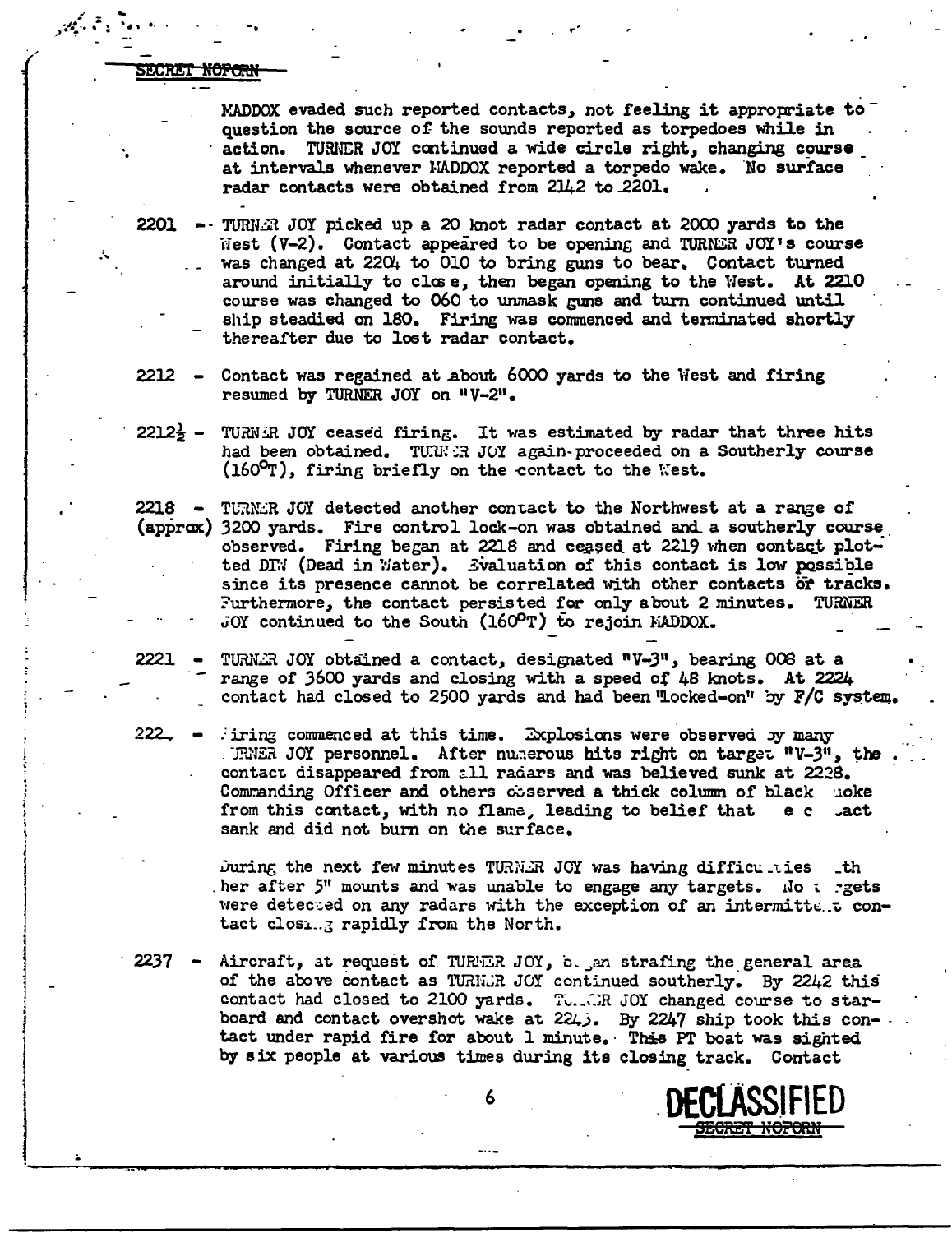<del>ltet noform</del>

.~ ... ~i. • .. : "", . *<sup>r</sup>*

appeared to be following in wake. \_One depth charge was launched to . shake up the PT. As soon as depth charge launched, TURNER JOY turned -to starboard and contact again overshot wake.

 $2247$  - Many personnel on the TURWER JOY saw a searchlight bearing approximately due north at a distance of approximately 10 miles. At this time TURER JOY was on course, 310°T. PADDOX bore about 305°T, definitely eliminating that ship as the source of the light. All TURNER JOY's original contacts,  $V-1$ ,  $V-2$  and  $V-3$ , had been plotted in the vicinity of from 10 to 15 miles north of the TURNER  $JOT$  is 2247 position. Thus the major contact area coincided with the apparent position of the light. Three theories have been proposed for this light, (a) It was a recall light for all PT's in the action, (b) It was a call for assistance from a damared vessel or, (c) It was a light used by the PT boats to pick up survivors.

- 2252  $-$  The contact which had been closing from the north just prior to 2237 was held by 'lU:NER JOY bearing 105°T, 2200 yards. At 2254 rudder was put over hard left and a ran was attempted at 2252. Contact was lost in sea return at 700 yards.
- $2259$  Contact was regained bearing  $320$ ,  $1500$  yards. Contact appeared on opposite side of TURNER JOY after having evaded ram. Im.ediate "lockon" was obtained and firing began at 2300. Four bursts were observed on this contact and contact was lost at 2303. The entire-episode with this contact, lasting from 2232 until 2303, provided what is\_considered oy TURKIR JOY as definite proof that contacts were using wake to obtain sighting and intercept.  $*$ This contact overshot the wake twice indicating that he could not observe a course change from any position. out dead astern. USS TURNER JOY verified on ECM equipment (2IR) that con-:acts had no radar in operation by complete absence of normal CH. .. . Will or· DRV seaborne radars.
	- .. DDOX acquired an intermittent radar contact close-up astern. : iis time TURNER JOY also detected a contact astern of *:ADDOX*, *but* t... close to HADDOX to take under fire. HADDOX fired 3 inch mount astern in attempt to flush shadower. Validity of contact: possible.
- $2306$   $i$ :ADDOX released a depth charge against time 2304 contact. No apparent results. Boats seem to seek the wake possibly to take advantage of a relatively blind area and also as a means of locating the target.

TURNER JOY turned West to rejoin MADDOX then  $9\frac{1}{2}$  miles bearing 272.

- $2309$  A surface radar contact was obtained at 2800 yards and movement towards TURN.R JOY's wake was noted. At 2310 depth charge was launched and firing commenced. Wo hits were observed. Contact was lost at 2311.
- $2519$  HADDOX sonar reported torpedo bearing 200. (Post engagement anal;.. indicates doubtful). Fired on weak intermittent radar surface conte .

\*See continued comment on P• 8

7